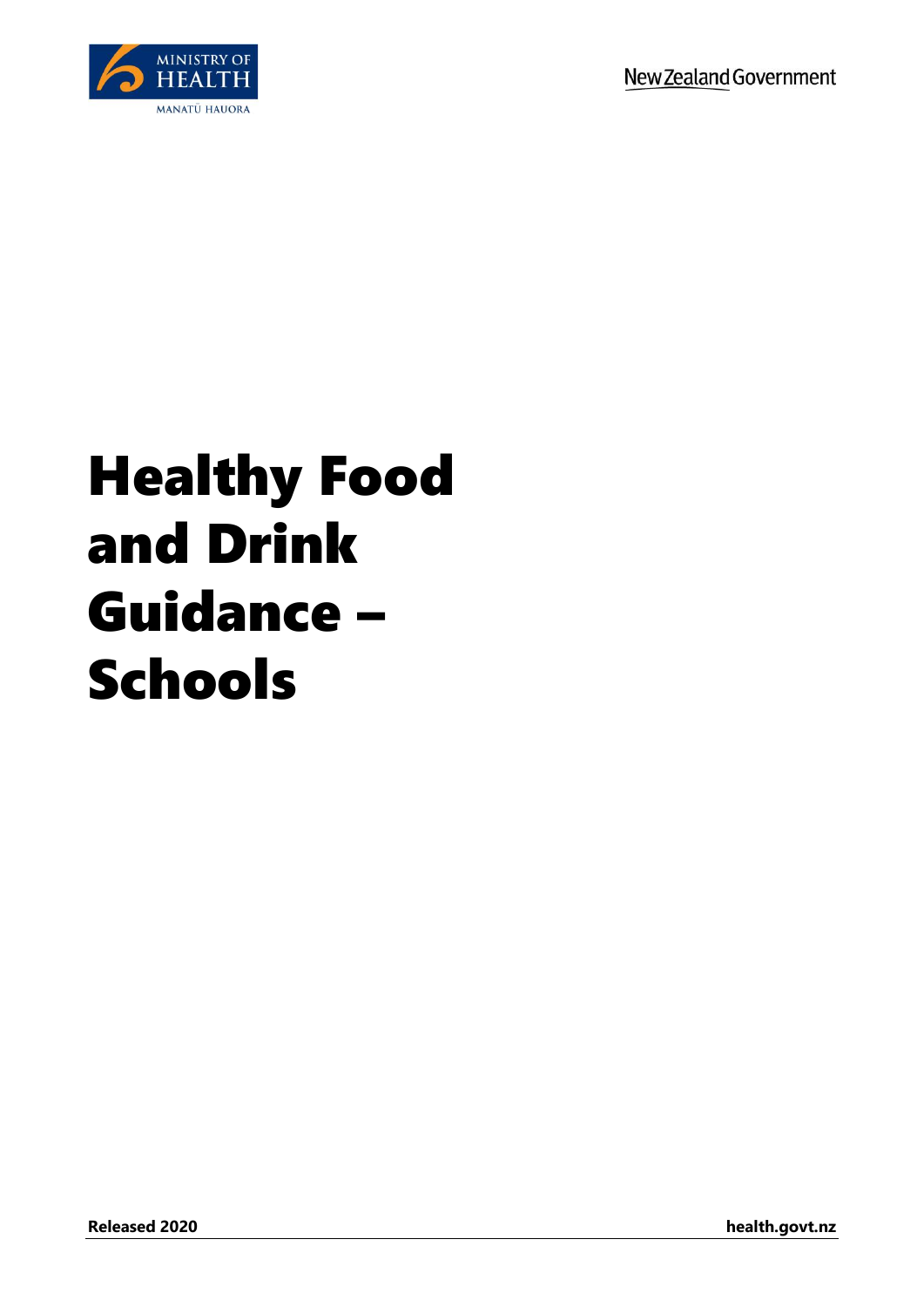Citation: Ministry of Health. 2020. *Healthy Food and Drink Guidance – Schools*. Wellington: Ministry of Health.

Published in March 2020 by the Ministry of Health PO Box 5013, Wellington 6140, New Zealand

ISBN 978-1-98-859770-6 (online) HP 7344



This document is available at health.govt.nz



This work is licensed under the Creative Commons Attribution 4.0 International licence. In essence, you are free to: share ie, copy and redistribute the material in any medium or format; adapt ie, remix, transform and build upon the material. You must give appropriate credit, provide a link to the licence and indicate if changes were made.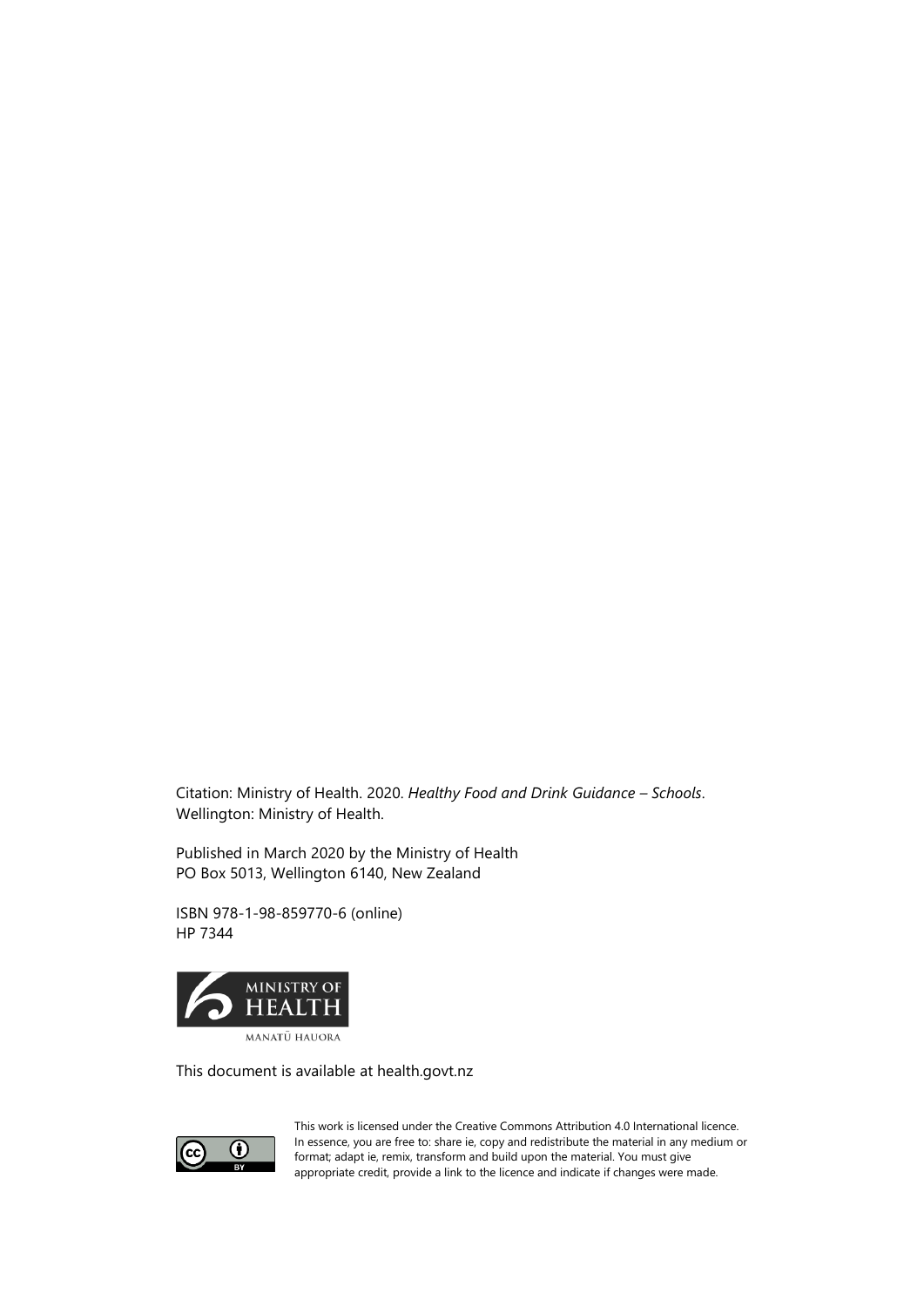## **Contents**

| 1                       |
|-------------------------|
| $\overline{2}$          |
| 3                       |
| $\overline{\mathbf{4}}$ |
| 5                       |
| 6                       |
| $\overline{7}$          |
| $\overline{7}$          |
| 15                      |
| 17                      |
|                         |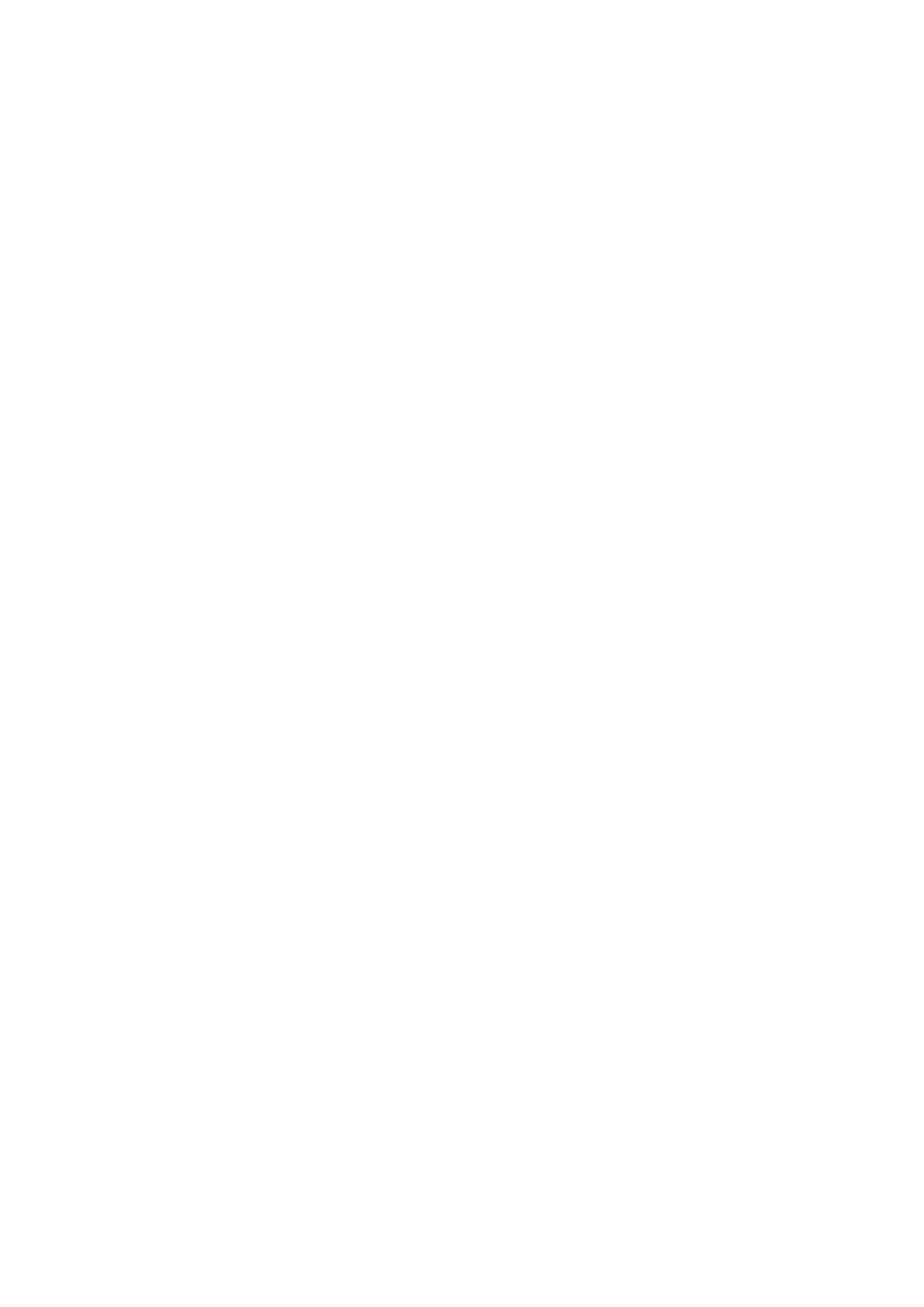# <span id="page-4-0"></span>**Healthy eating is important**

Good nutrition is essential for the healthy growth and development of children and young people. Children and young people eat much of their food each weekday at school. Good nutrition affects students' behaviour, learning, concentration and energy, as well as their physical health. When students eat a nutritious diet, they find it easier to learn. Teachers report improvements in students' attendance, attention, behaviour and levels of concentration in schools where healthy eating is accepted practice.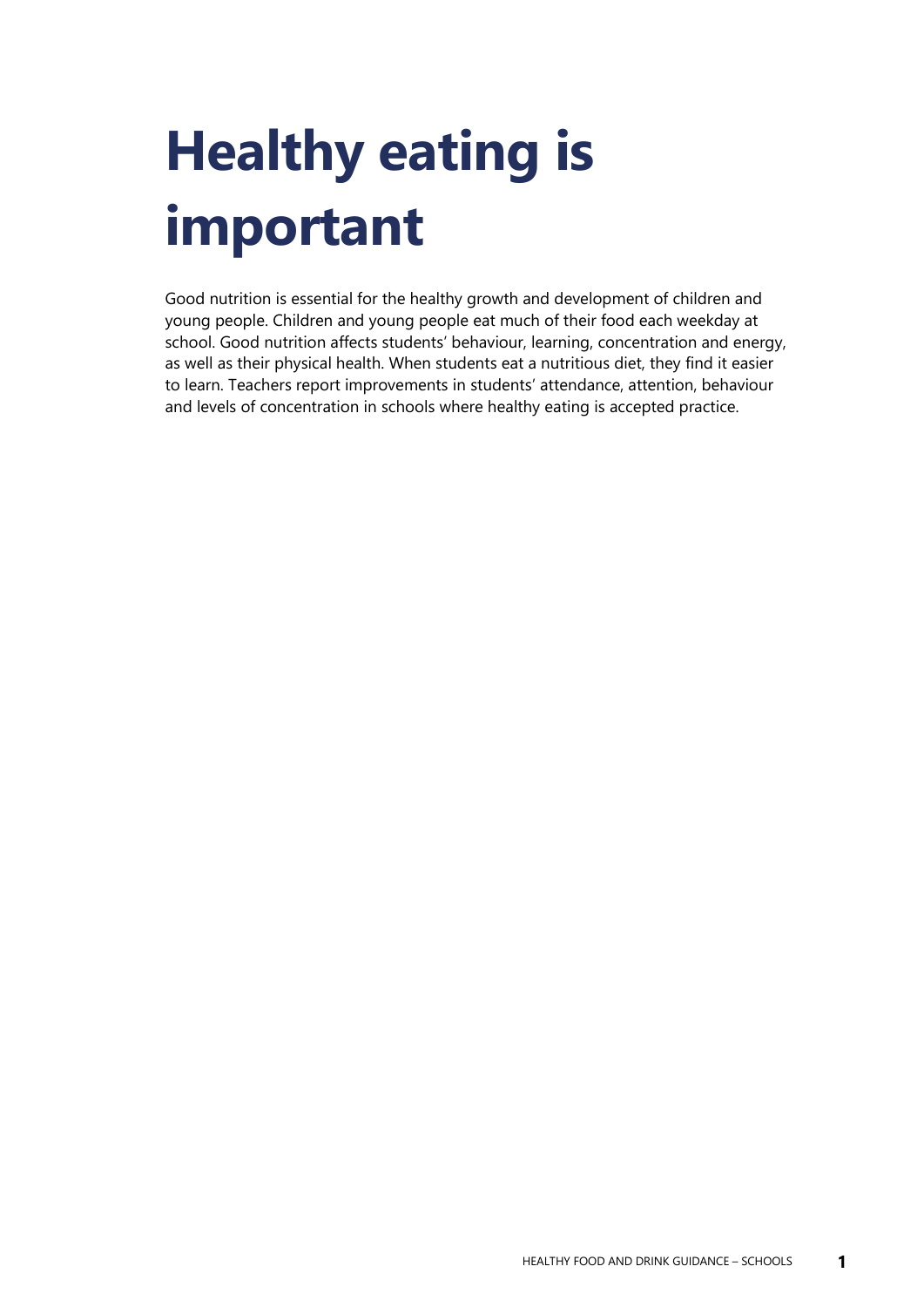## <span id="page-5-0"></span>**Purpose**

This *Healthy Food and Drink Guidance – Schools* (Guidance) helps your school develop a policy to promote and provide healthy foods and drinks. Establishing and following this policy shows your commitment to improving the wellbeing of students, staff and the school community.

The Guidance supports school boards to invest in wellbeing. Having a school policy sends a consistent message that the whole school is practising nutrition education as part of the curriculum. It is about creating supportive environments for children and young people where healthy choices are easy.

This Guidance enables children and young people to:

- access healthy foods and drinks at school
- develop healthy food and drink preferences
- learn to make positive choices about foods and drinks.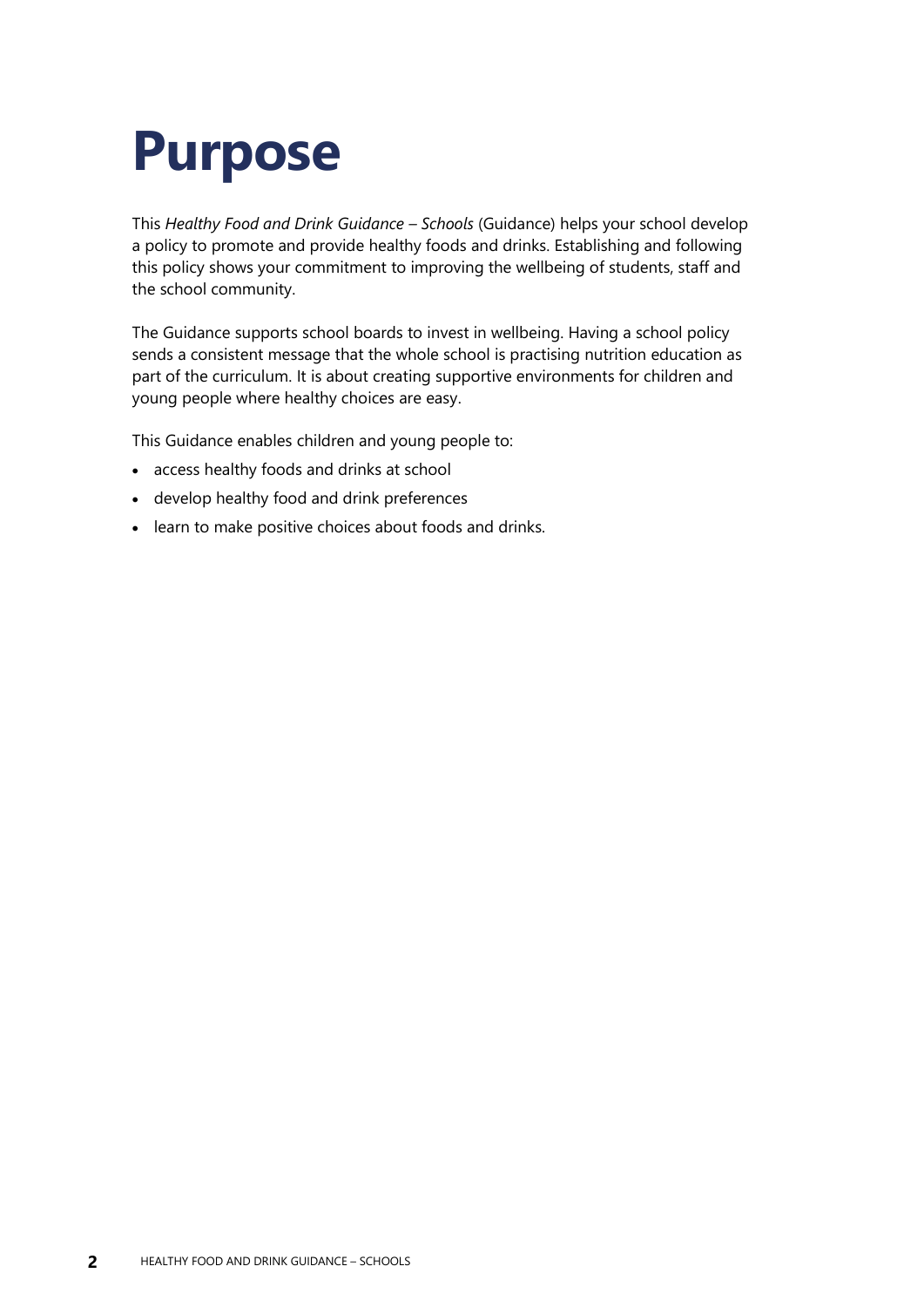## <span id="page-6-0"></span>**Scope**

The Guidance applies to:

- all foods and drinks provided by or available to buy in a primary school, kura, secondary school or wharekura
- food for special occasions or celebrations
- free or charitable food provided to schools, kura and wharekura
- gifts of food or drink to students
- external suppliers providing food in schools.

The Guidance excludes:

• foods and drinks that students and staff bring to school to eat or drink.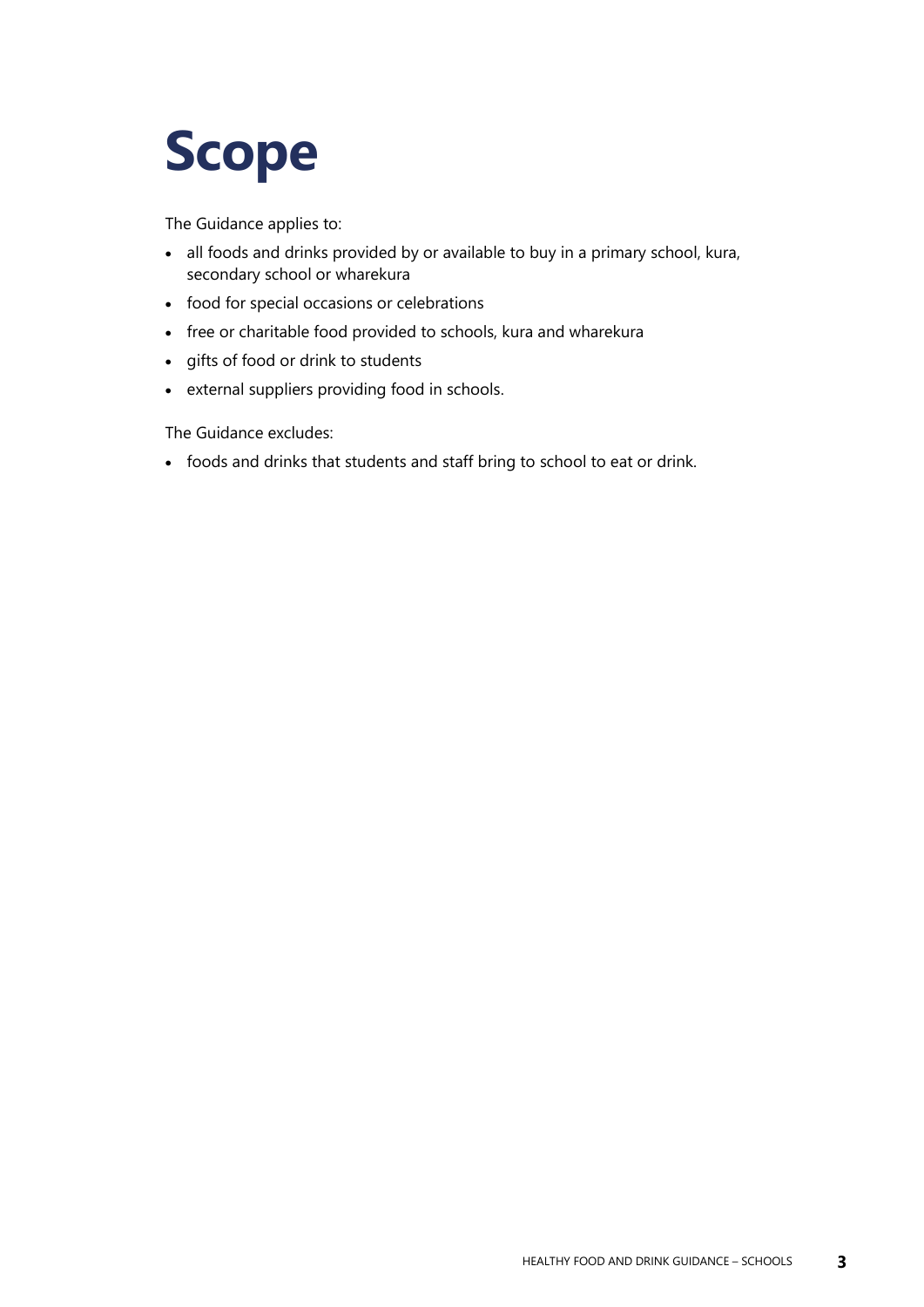# <span id="page-7-0"></span>**Principles**

The principles of this Guidance are as follows.

- 1. Offer a variety of healthy foods from the four food groups:
	- plenty of vegetables and fruit
	- grain foods, mostly wholegrain and naturally high in fibre
	- milk and milk products, mostly low- and reduced-fat
	- legumes, nuts, seeds, fish and other seafood, eggs, poultry (eg, chicken) and/or red meat with fat removed.
- 2. Food should be prepared with or contain minimal saturated fat, salt (sodium) and added sugar, and should be mostly whole or less processed.

This means:

- foods containing moderate amounts of saturated fat, salt and/or added sugar may be available in small portions (eg, some baked goods)
- no deep-fried foods
- no confectionery (eg, sweets and chocolate).
- 3. Offer only water and unflavoured milk as drink options.

This means:

- no sugar-sweetened drinks
- no drinks containing 'intense' (artificial) sweeteners
- no fruit or vegetable juices (including 100 percent juice, no-added-sugar varieties).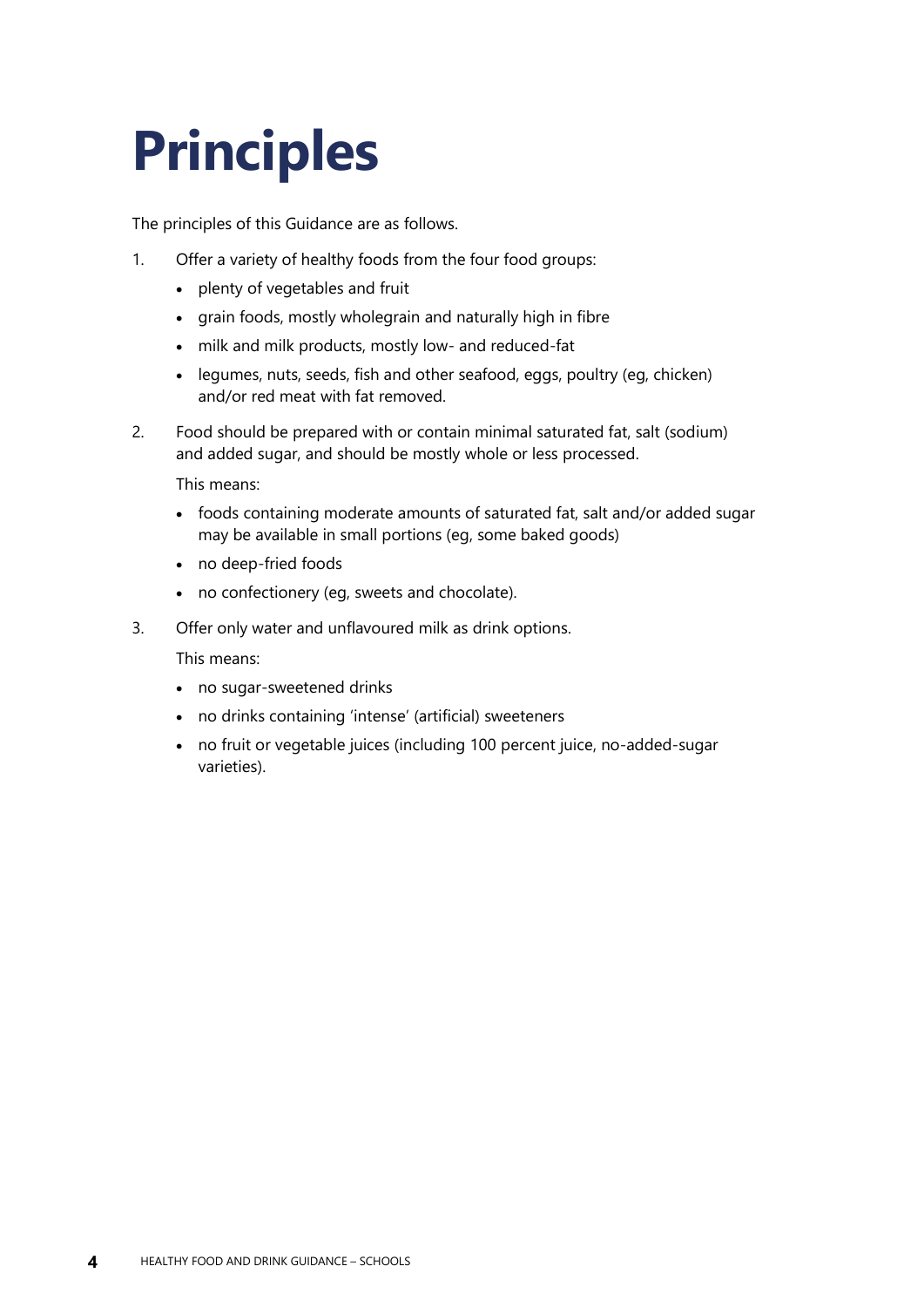# <span id="page-8-0"></span>**Developing a school policy**

This Guidance is to help schools, families and whānau create a healthier food environment. In developing or reviewing a food and drink policy, you can arrive at a shared philosophy about all aspects of foods and drinks served at your school.

As part of your review of policies and practices, you should take into account any regulations that govern food and nutrition and food hygiene.

When developing a policy for your school, you should consider:

- the needs of different cultures and religious groups and people with special dietary needs, including those with allergies and intolerances (eg, gluten-free), vegetarians and vegans
- where your school provides or sells meals, making available healthy food and drink choices that are appropriate for a wide range of children and young people
- discouraging products that are inconsistent with this Guidance
- encouraging sustainable, seasonal and locally grown foods and drinks, where possible.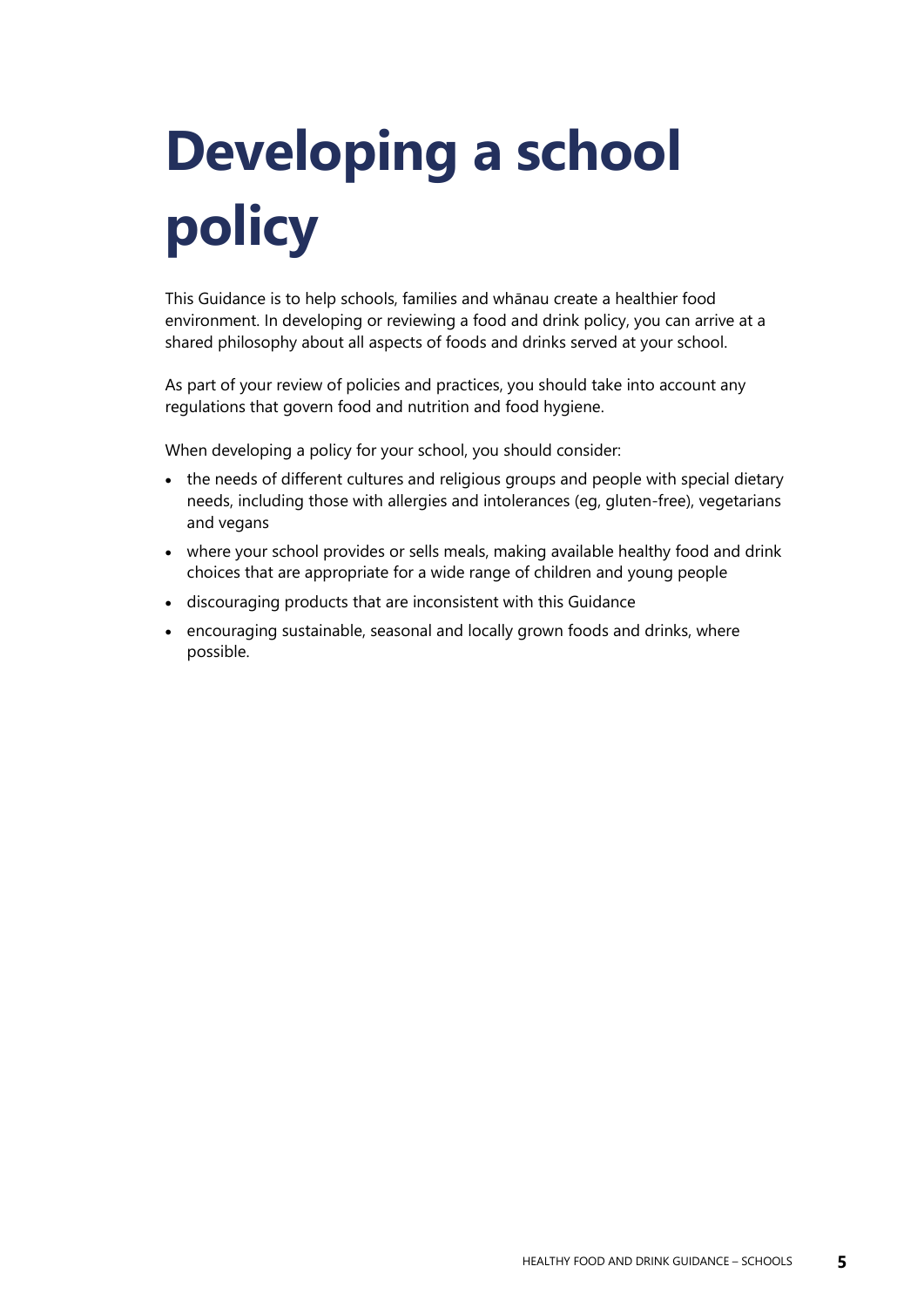# <span id="page-9-1"></span><span id="page-9-0"></span>**Classifying foods and drinks**

The Guidance identifies the healthy options for the foods and drinks a school provides. It classifies foods and drinks with colour codes – green, amber and red – as detailed in the table below. These classifications are for use in this Guidance only. They provide a practical way to categorise foods as healthy or less healthy.

| <b>Green items</b> | are a good source of nutrition<br>are the basis of a healthy diet<br>are generally lower in saturated fat, salt and added sugar<br>are mostly whole and less processed<br>come from the four food groups: vegetables and fruit; grain foods (mostly<br>wholegrain and those naturally high in fibre); milk and milk products (mostly<br>low fat); and legumes, seafood, eggs and meat with fat removed. |
|--------------------|---------------------------------------------------------------------------------------------------------------------------------------------------------------------------------------------------------------------------------------------------------------------------------------------------------------------------------------------------------------------------------------------------------|
| <b>Amber items</b> | are not part of an everyday diet<br>may have some nutritional value<br>are often more processed<br>in large serving sizes, can contribute to consuming excess kilojoules/calories.                                                                                                                                                                                                                      |
| <b>Red items</b>   | have poor nutritional value<br>are high in saturated fat, salt and/or added sugars<br>$\bullet$<br>can contribute to consuming excess kilojoules/calories<br>are often highly processed foods and drinks.                                                                                                                                                                                               |

Healthy foods and drinks should be the easy choice. Healthy options should make up at least 75 percent of the foods and drinks available.

Schools should manage the availability of foods classified as green, amber and red as follows.

| <b>Green items</b> | • are the main kinds of the foods and drinks available<br>are displayed prominently on shelves, benches, fridges, cabinets and vending<br>$\bullet$<br>machines<br>are always available in sufficient quantities to be the main option.<br>$\bullet$                                                                                                   |
|--------------------|--------------------------------------------------------------------------------------------------------------------------------------------------------------------------------------------------------------------------------------------------------------------------------------------------------------------------------------------------------|
| <b>Amber items</b> | are 'selected carefully' by canteen operators and managers, and do not<br>$\bullet$ .<br>dominate canteen menus<br>may be available in limited amounts and portion sizes (according to the<br>$\bullet$<br>nutrient criteria tables – see the next section)<br>are not prominently displayed at the expense of foods classified as green.<br>$\bullet$ |
| <b>Red items</b>   | are not available or are phased out over time in line with each school's<br>$\bullet$<br>implementation plan.                                                                                                                                                                                                                                          |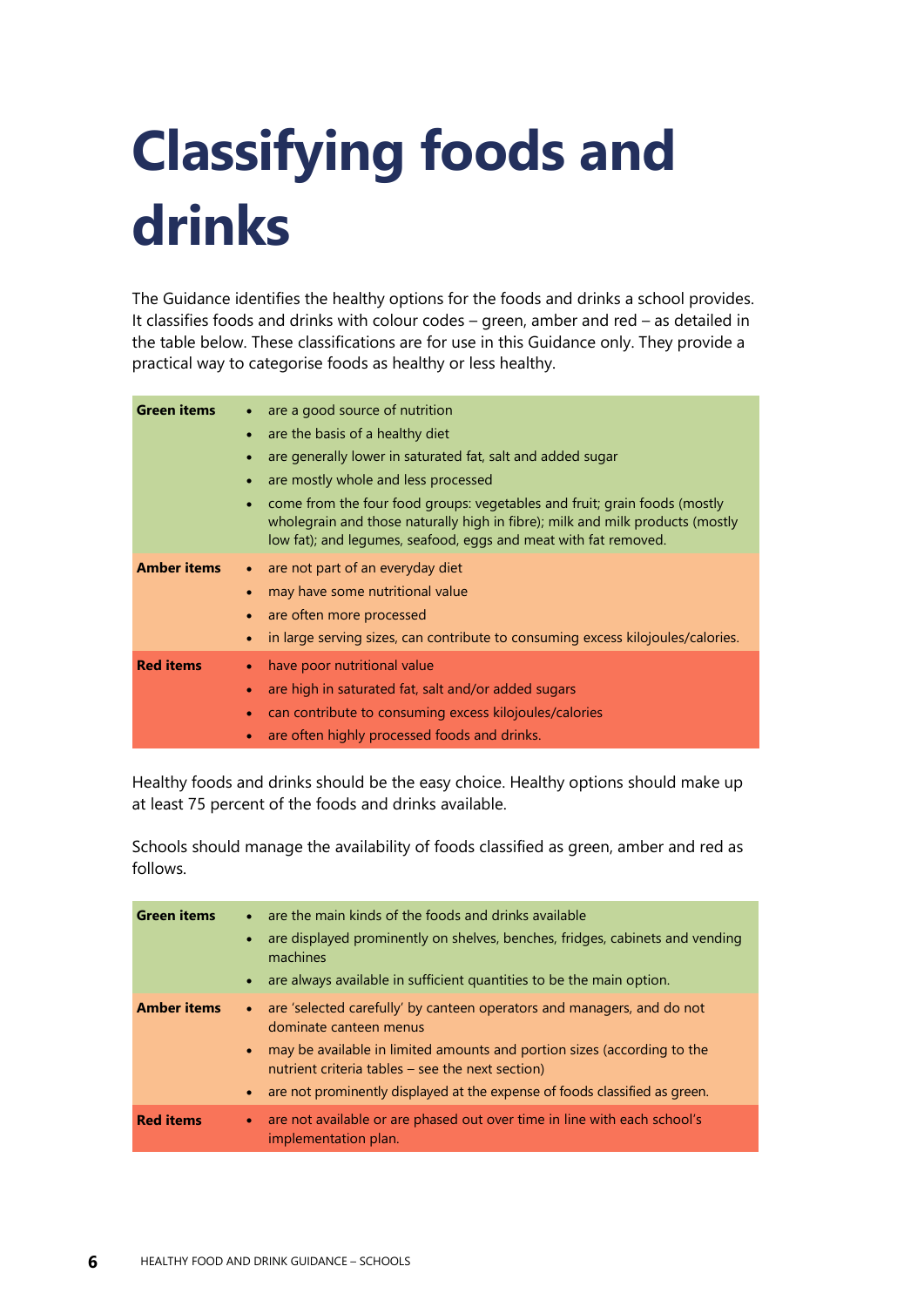## **Health Star Rating**

The Health Star Rating system<sup>1</sup> is a front-of-pack labelling system that rates the nutritional profile of packaged foods. It helps you to compare the nutritional value of products that you typically see shelved side by side in a grocery shop. The system assigns a rating from half a star to five stars. The more stars a product has, the healthier it is. The star rating allows you to compare products within a similar category only. For example, the system might help you to choose between one breakfast cereal and another, but not between yoghurt and pasta sauce.

This Guidance uses a minimum Health Star Rating (HSR) of 3.5 as an indication that a packaged item is 'healthy'. If an HSR for a particular food or drink is unavailable, you can assess how healthy it is by referring to this Guidance for the nutrient cut-offs and description of the category it fits in.

<span id="page-10-0"></span>Please refer to *useful definitions* (page [15\)](#page-18-1).

## **Nutrient criteria tables**

The nutrient criteria tables help you to classify foods and drinks as green, amber or red. See the 'Classifying foods and drinks' section for detailed descriptions of each of these categories.

### Vegetables and fruit

| <b>Vegetables</b> |                                                                                                                              |
|-------------------|------------------------------------------------------------------------------------------------------------------------------|
| Green             | Fresh, frozen, canned (and drained) and dried vegetables, including potatoes,<br>kūmara, taro, cassava and kamokamo          |
| Amber             | Vegetable products (eq, creamed corn) with an HSR of $\geq 3.5$                                                              |
| Red               | Vegetable products with an HSR of $\leq$ 3.5                                                                                 |
|                   |                                                                                                                              |
| <b>Fruit</b>      |                                                                                                                              |
| Green             | Fresh and frozen fruit, and canned fruit in natural juice, drained                                                           |
| Amber             | Fruit products with an HSR of $\geq 3.5$                                                                                     |
|                   | $\leq$ 30 g dried fruit as an ingredient or part of a fruit and nut mix                                                      |
| Red               | Fruit products with an HSR of $\leq$ 3.5<br>> 30 g dried fruit on its own or as an ingredient or part of a fruit and nut mix |

<sup>1</sup> For more information, see **[www.healthstarrating.gov.au/internet/healthstarrating/publishing.nsf/Content/How-to-use](http://www.healthstarrating.gov.au/internet/healthstarrating/publishing.nsf/Content/How-to-use-health-stars)[health-stars](http://www.healthstarrating.gov.au/internet/healthstarrating/publishing.nsf/Content/How-to-use-health-stars)**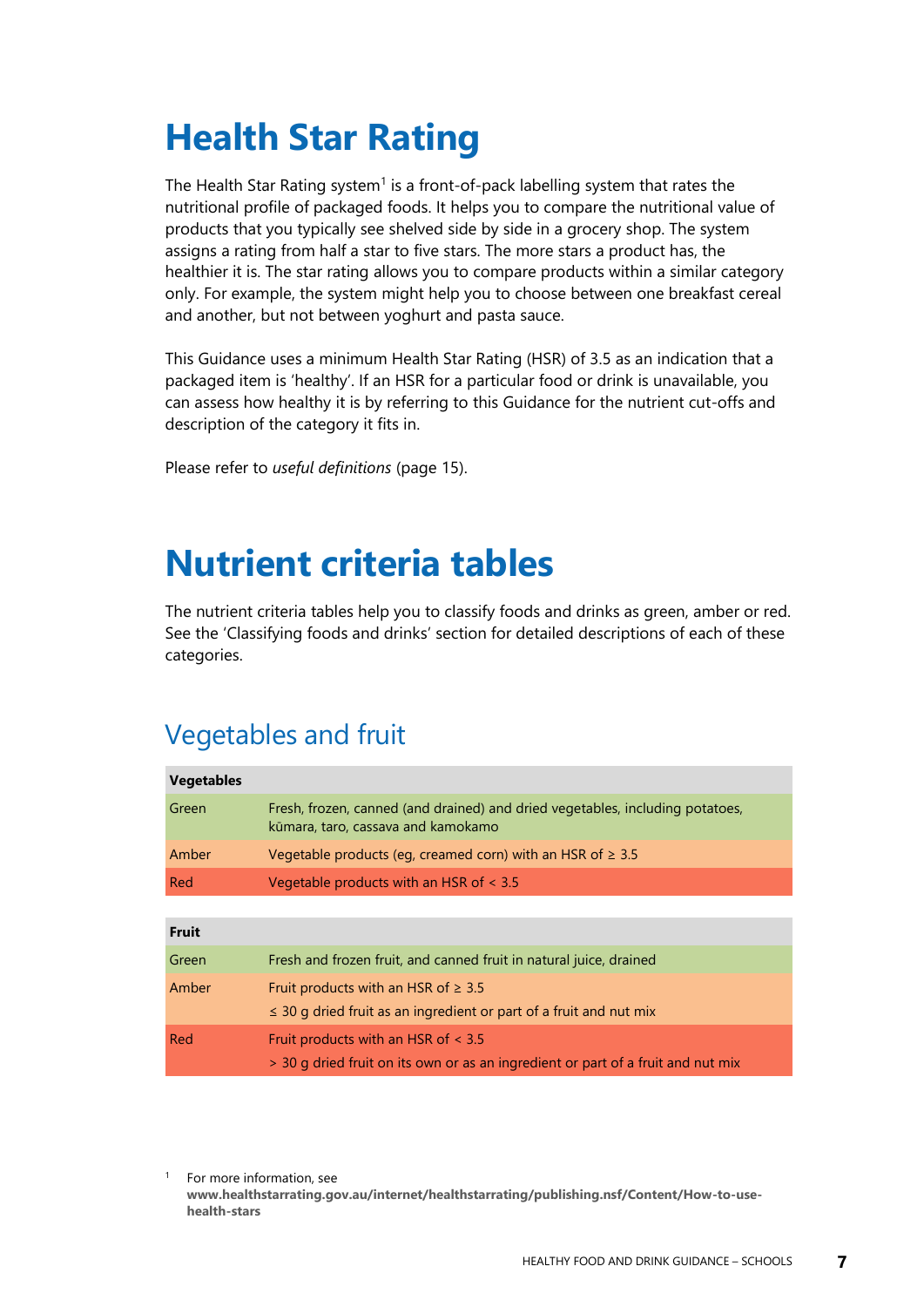## Grains, cereals and breads

| <b>Breads and crackers</b> |                                                                                                                              |
|----------------------------|------------------------------------------------------------------------------------------------------------------------------|
| Green                      | All wholegrain, multigrain, wheatmeal and wholemeal bread with $\geq 5$ g fibre per<br>100 g and $<$ 450 mg sodium per 100 g |
|                            | Higher-fibre, lower-sodium varieties of wraps and pita bread                                                                 |
|                            | All wholegrain, multigrain, wheatmeal and wholemeal crispbreads and crackers with<br>an HSR of $\geq$ 3.5                    |
| Amber                      | Other bread products with $\leq 5$ g fibre and/or $\geq 450$ mg sodium per 100 g                                             |
|                            | All other crispbreads and crackers with an HSR of $\geq 3.5$                                                                 |
| Red                        | All other crispbreads and crackers with an HSR of $<$ 3.5                                                                    |

| <b>Breakfast cereals</b> |                                                                                                        |  |
|--------------------------|--------------------------------------------------------------------------------------------------------|--|
| Green                    | Wholegrain breakfast cereal and porridge with an HSR of $\geq$ 3.5 and $\leq$ 15 g sugar<br>per $100q$ |  |
| Amber                    | Other breakfast cereal with an HSR of $\geq 3.5$                                                       |  |
| Red                      | Breakfast cereals that do not meet the green or amber criteria                                         |  |

| <b>Other grains</b> |                                                                                                |
|---------------------|------------------------------------------------------------------------------------------------|
| Green               | Wholegrain and brown rice, wholemeal pasta and noodles, quinoa, oats, buckwheat,<br><i>rve</i> |
| Amber               | Refined grains and white rice, plain pasta and unflavoured noodles and couscous                |
| Red                 | Flavoured packets of grains, rice, pasta and noodles                                           |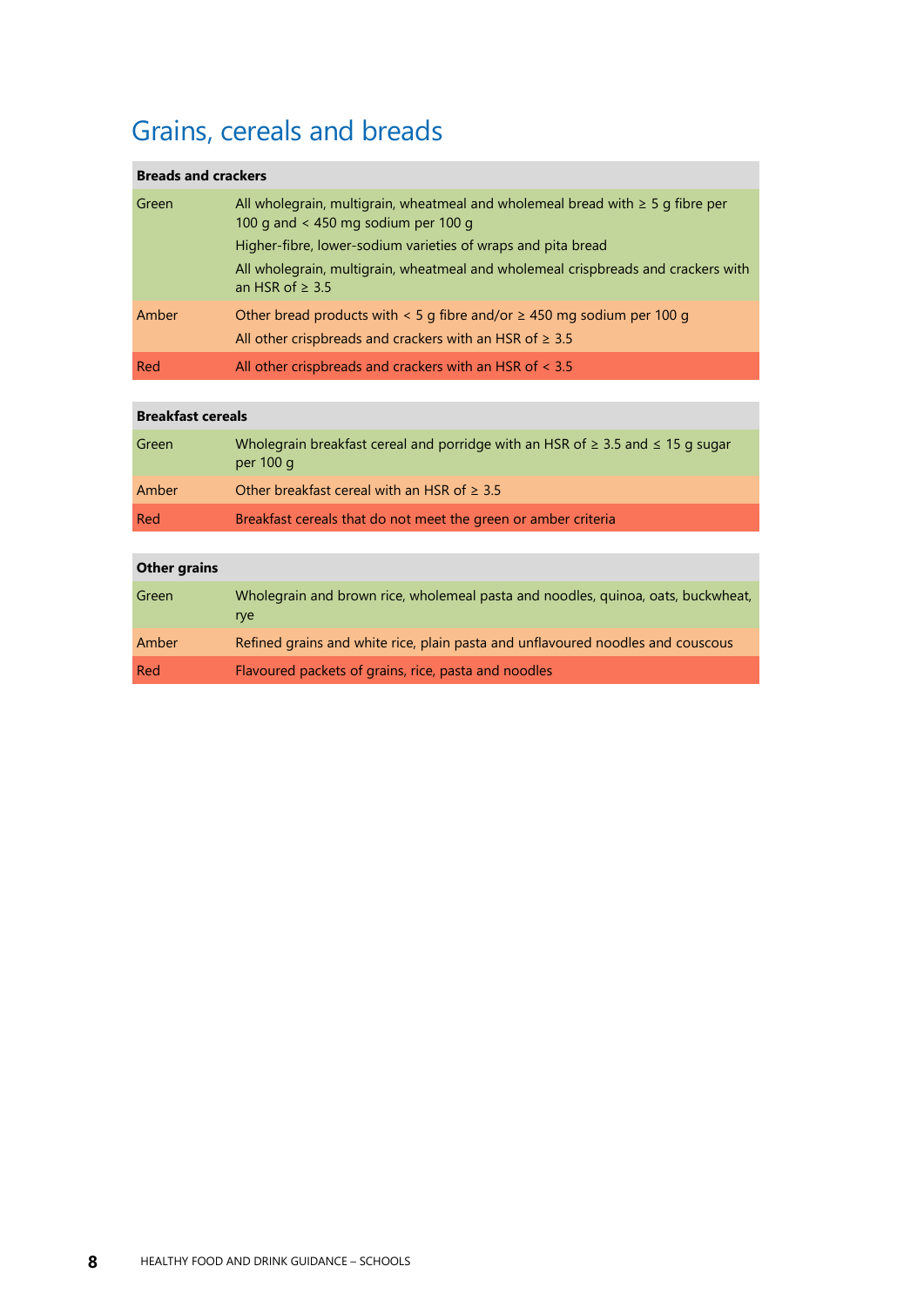## Milk and milk products

| <b>Milk</b> |                                                                                                                    |
|-------------|--------------------------------------------------------------------------------------------------------------------|
| Green       | Unsweetened low-fat milk and plant-based milks (eq, soy, rice, almond, oat) with<br>added calcium and vitamin B12  |
| Amber       | Unsweetened full-fat milk and plant-based milks (eq, soy, rice, almond, oat) with<br>added calcium and vitamin B12 |
| Red         | All sweetened milk drinks                                                                                          |

| <b>Milk products</b> |                                                                                                                                                                                                                                                                                                                                  |
|----------------------|----------------------------------------------------------------------------------------------------------------------------------------------------------------------------------------------------------------------------------------------------------------------------------------------------------------------------------|
| Green                | Reduced- or low-fat milk products with an HSR of $\geq$ 3.5:<br>yoghurt and dairy food $( \leq 150$ g portion)<br>custard ( $\leq 150$ g portion)<br>cheese ( $\leq 40$ g portion)                                                                                                                                               |
| Amber                | Full-fat milk products with an HSR of $\geq$ 3.5:<br>yoghurt and dairy food $($ $\leq$ 150 g portion)<br>custard ( $\leq$ 150 g portion)<br>cheese ( $\leq 40$ g portion)<br>Reduced- or low-fat cream, sour cream and cream cheese<br>Lite <sup>2</sup> coconut milk or coconut cream, or coconut cream diluted with water      |
| Red                  | Full-fat milk products with an HSR of $\leq$ 3.5:<br>yoghurt and dairy food (> 150 g portion)<br>custard (> 150 g portion)<br>$\bullet$<br>cheese $($ > 40 g portion)<br>۰<br>full-fat cream, sour cream and cream cheese<br>$\bullet$<br>frozen desserts, eg, ice cream<br>$\bullet$<br>full-fat coconut milk and coconut cream |

 $2$  Lite' refers to a version of the standard variety that is reduced in fat, salt, energy and/or sugar.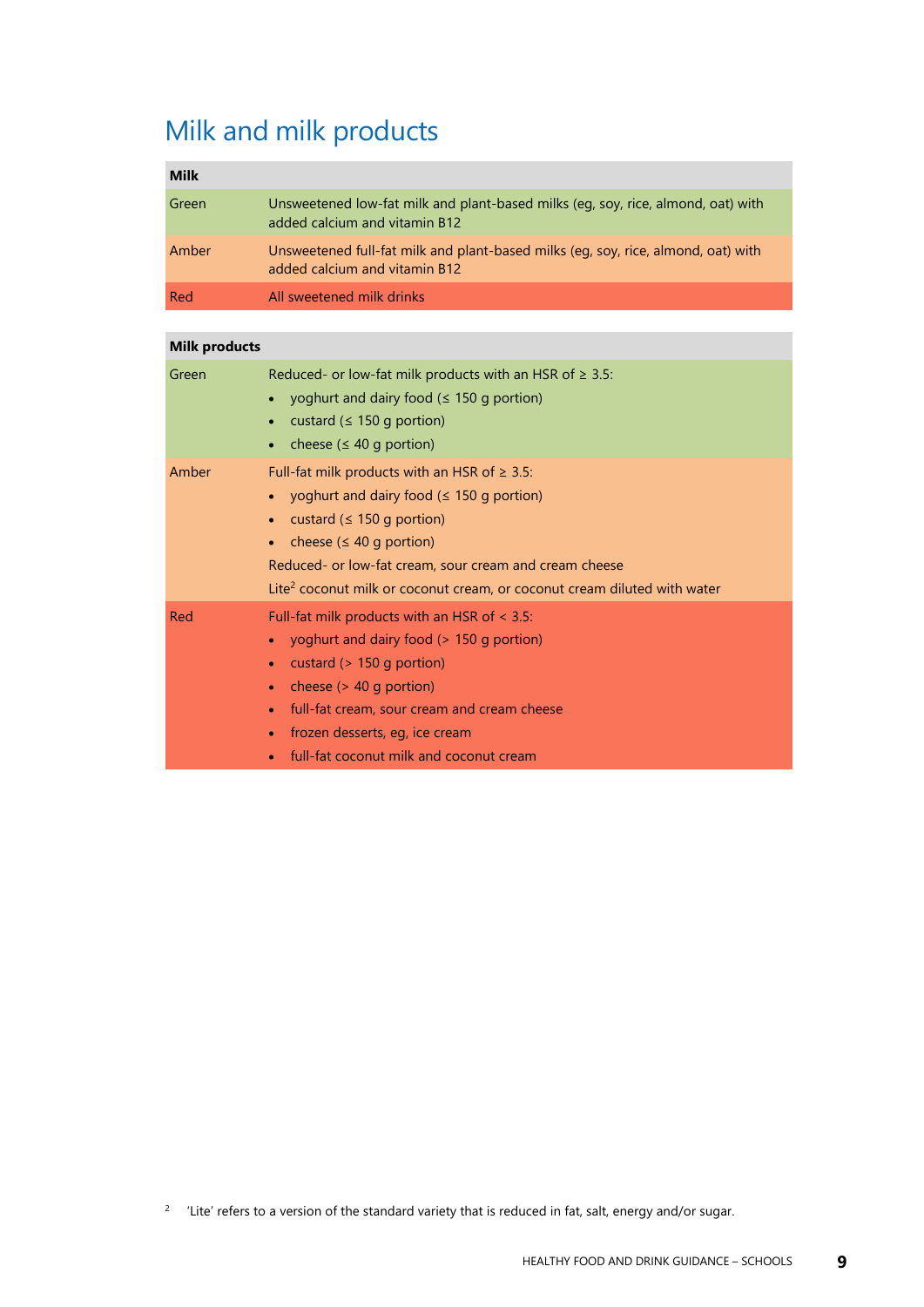### Legumes, nuts, seeds, fish and other seafood, eggs, poultry (eg, chicken) and red meat

#### **Legumes**

| Green | Fresh, dried or canned legumes (drained and rinsed) – eg, beans, peas, red kidney<br>beans, lentils, chickpeas, split peas, tofu and baked beans |
|-------|--------------------------------------------------------------------------------------------------------------------------------------------------|
| Amber |                                                                                                                                                  |
| Red   |                                                                                                                                                  |

#### **Nuts**<sup>3</sup> **and seeds**

| Green | Unsalted nuts and seeds with no added sugar                                                                                        |
|-------|------------------------------------------------------------------------------------------------------------------------------------|
| Amber | Salted nuts and seeds ( $\leq$ 30 g portion, with no added sugar)<br>All nuts and seeds with dried fruit $\leq 30$ g               |
| Red   | Salted nuts and seeds (> 30 g portion)<br>Sugared or candy-coated nuts and seeds<br>Nuts and seeds with confectionery <sup>4</sup> |

#### **Fish and other seafood** Green Fresh fish or seafood Frozen and canned fish or seafood with an HSR of  $\geq 3.5$ Amber Fish or seafood with an HSR of  $<$  3.5: • ≤ 50 g in sandwiches, rolls, wraps or salads  $\bullet$   $\leq$  120 g as a meal Red Fish or seafood that does not meet the amber criteria

#### **Poultry (chicken and turkey)**

| Green | Fresh or frozen poultry with fat removed<br>Poultry with an HSR of $\geq$ 3.5                                                                                                     |
|-------|-----------------------------------------------------------------------------------------------------------------------------------------------------------------------------------|
| Amber | Processed poultry (eq, deli or smoked meat, luncheon, loaf) with an HSR of <3.5:<br>$\bullet \leq 50$ g in sandwiches, rolls, wraps or salads<br>$\bullet$ $\leq$ 120 g as a meal |
| Red   | Processed poultry that does not meet the amber criteria<br>Sausages served either as part of a meal or as an individual item                                                      |

 $3$  Exposure to peanuts can have severe consequences for children and young people who are allergic to those products. Your school should consider limiting exposure to these items if you have students with allergies.

<sup>4</sup> 'Confectionery' includes boiled sweets, toffees and caramels, fudge, fondants, gums (including sugarfree gums), pastilles and jellies, chocolate, fruit leathers, yoghurt-covered items, candied fruit and nuts, and compound chocolate.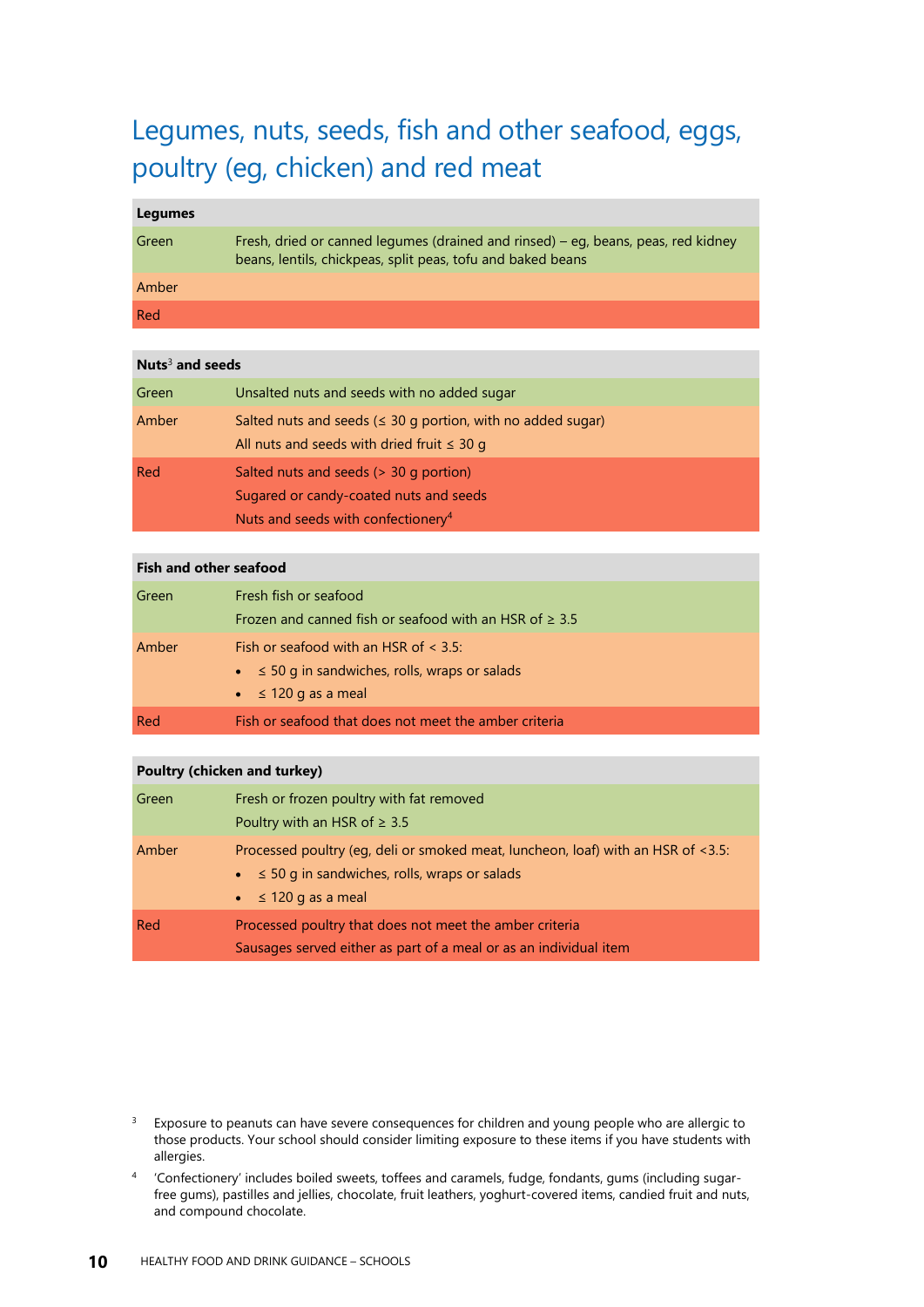| <b>Red meat</b> |                                                                                                                                                                                                                     |
|-----------------|---------------------------------------------------------------------------------------------------------------------------------------------------------------------------------------------------------------------|
| Green           | Meat with fat removed<br>Cooked mince with fat drained<br>Processed meat with an HSR of $\geq 3.5$                                                                                                                  |
| Amber           | Processed meat with an HSR of $\leq$ 3.5:<br>$\leq$ 50 g in sandwiches, rolls, wraps or salads<br>$\leq$ 120 g as a meal<br>$\bullet$<br>dried meat products with an HSR of $\geq$ 3.5 and $\leq$ 800 kJ per packet |
| Red             | Meat where fat is visible<br>Cooked mince without the fat drained<br>Processed meat that does not meet the amber criteria<br>Sausages served either as part of a meal or as an individual item                      |
|                 |                                                                                                                                                                                                                     |
| Eggs            |                                                                                                                                                                                                                     |

| ーンンー  |      |
|-------|------|
| Green | Eggs |
| Amber |      |
| Red   |      |

### Mixed meals and ready-to-eat meals

**Mixed meals and ready-to-eat meals (two or more items or ingredients from different food groups, eg, pizza, lasagne, macaroni cheese, soup)**

| Green | Meals that contain vegetables and/or fruit and at least 75 percent green<br>ingredients <sup>5</sup> and no more than 25 percent of amber ingredients, as assessed by a<br>visual check or by referring to the ingredient list |
|-------|--------------------------------------------------------------------------------------------------------------------------------------------------------------------------------------------------------------------------------|
| Amber | Meals that contain vegetables and/or fruit and are prepared with green and amber<br>ingredients only                                                                                                                           |
| Red   | Meals that contain no vegetables, fruit or green items or ingredients                                                                                                                                                          |

#### **Sandwiches and wraps**

| Green | Sandwiches and wraps prepared with vegetables and green ingredients only,<br>including the bread           |
|-------|------------------------------------------------------------------------------------------------------------|
| Amber | Sandwiches and wraps prepared with vegetables and green and amber ingredients<br>only, including the bread |
| Red   | Sandwiches and wraps that do not meet the amber criteria                                                   |

| Sushi |                                                                                                  |
|-------|--------------------------------------------------------------------------------------------------|
| Green | Sushi prepared with mostly green ingredients (eg, sushi made with either white or<br>brown rice) |
| Amber | Other sushi, except for sushi containing deep-fried ingredients                                  |
| Red   | Sushi containing deep-fried ingredients                                                          |

<sup>5</sup> Foods not classified as amber or red (eg, cornflour or baking powder) can also be included.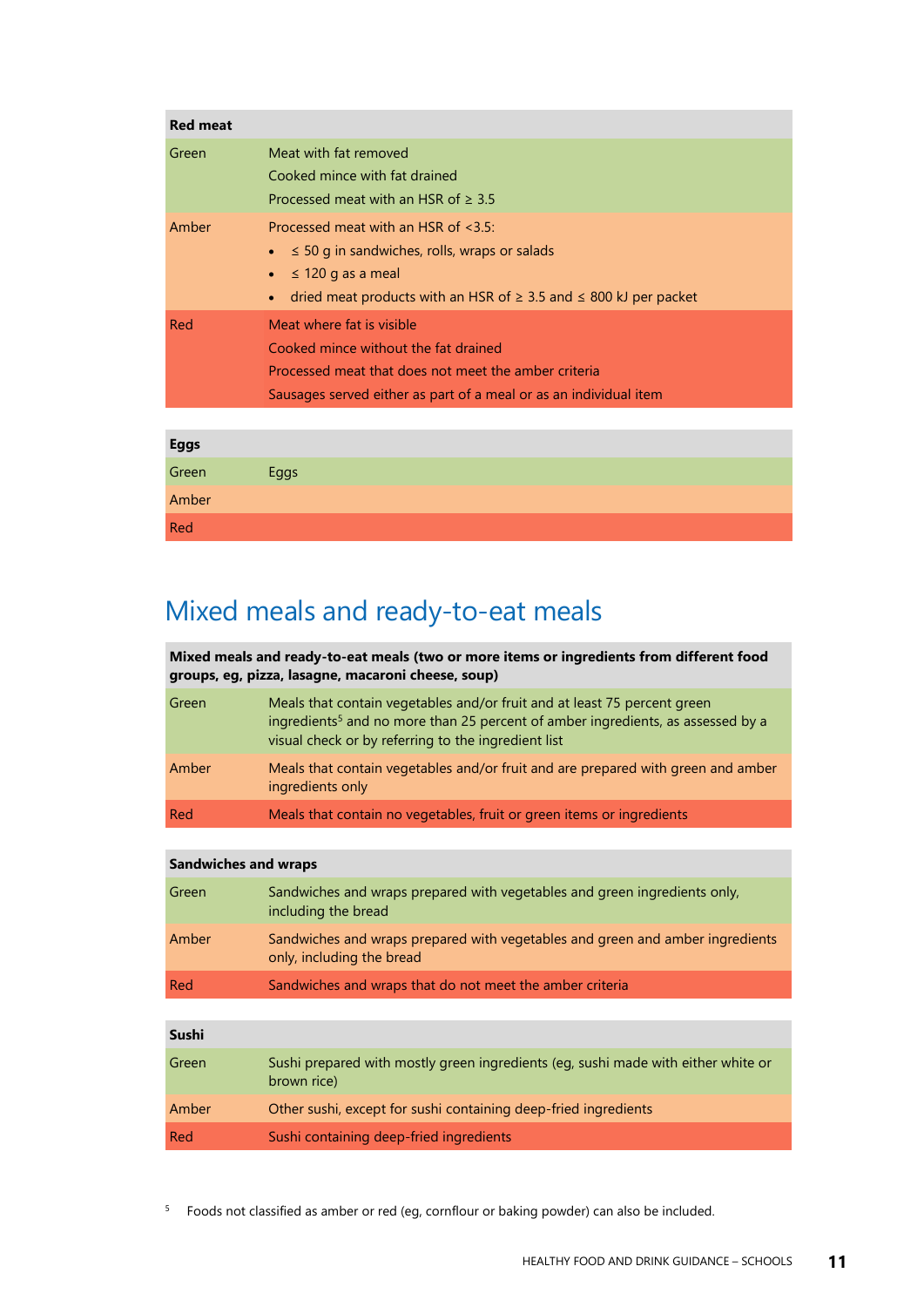## Fats and oils, spreads, sauces, dressings, condiments and deep-fried foods

#### **Fats, oils and spreads**

| Green | No-added-salt spreads, eq, nut butter<br>Vegetable oils, eg, canola, olive, rice bran, sunflower, soya bean, flaxseed, peanut or<br>sesame |
|-------|--------------------------------------------------------------------------------------------------------------------------------------------|
| Amber | Standard spreads<br>A single serve of butter $( \leq 10 \text{ g})$                                                                        |
| Red   | Saturated fats and oils, eq, lard, palm oil and coconut oil<br>A single serve of butter $(> 10 q)$                                         |

#### **Sauces and dressings**

| Green | Salad dressings, mayonnaise, tomato sauce with reduced fat, sugar and salt<br>Use in small amounts or serve on the side |
|-------|-------------------------------------------------------------------------------------------------------------------------|
| Amber | Standard salad dressings, mayonnaise and tomato sauce<br>Use in small amounts or serve on the side                      |
| Red   |                                                                                                                         |

#### **Sweet condiments**

| Green | Reduced-sugar jam or commercially made compote                                |
|-------|-------------------------------------------------------------------------------|
| Amber | Standard jam or commercially made compote, and honey (< 1 tablespoon portion) |
| Red   |                                                                               |

| <b>Deep-fried foods</b> |                      |
|-------------------------|----------------------|
| Green                   |                      |
| Amber                   |                      |
| Red                     | All deep-fried foods |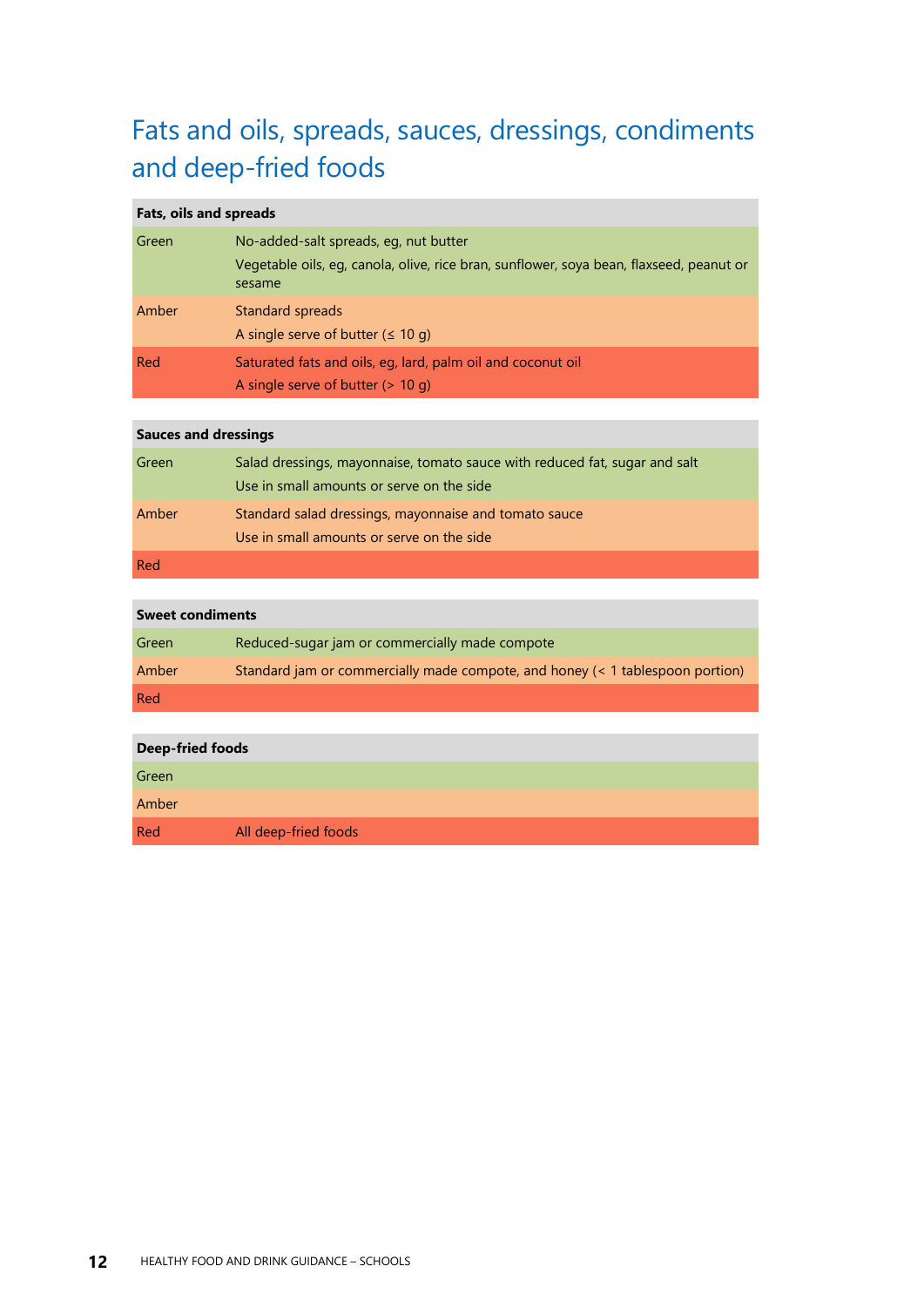## Packaged snack foods and confectionery

#### **Packaged snack foods**<sup>6</sup>

| Green |                                                                             |
|-------|-----------------------------------------------------------------------------|
| Amber | Packaged snack foods with an HSR of $\geq$ 3.5 and $\leq$ 800 kJ per packet |
| Red   | Packaged snack foods with an HSR of $\lt$ 3.5 or $>$ 800 kJ per packet      |
|       |                                                                             |

| <b>Confectionery</b> |                   |
|----------------------|-------------------|
| Green                |                   |
| Amber                |                   |
| Red                  | All confectionery |

### Baked items

| Green |                                                                                                                                                                                                                                                                                                                                                                                                                                                                                                                                                                                                             |
|-------|-------------------------------------------------------------------------------------------------------------------------------------------------------------------------------------------------------------------------------------------------------------------------------------------------------------------------------------------------------------------------------------------------------------------------------------------------------------------------------------------------------------------------------------------------------------------------------------------------------------|
| Amber | Packaged or unpackaged baked items must contain some wholemeal flour,<br>wholegrains (eg, oats, bran, seeds) and/or fruit or vegetables (eg, fresh, frozen,<br>canned or dried)<br>Products that contain no confectionery<br>Products that have no icing<br>Muesli bars with an HSR of $>$ 3.5<br>Portion sizes:<br>scones, cake and dessert $\leq$ 100 g portion<br>loaf and muffins $\leq 100$ g portion<br>slices $\leq 80$ g portion<br>$\bullet$<br>biscuits and pikelets $\leq$ 40 g portion<br>$\bullet$<br>small pastries $\leq 60$ g portion<br>$\bullet$<br>pies and quiches $\leq$ 140 g portion |
| Red   | Products that do not meet the amber criteria<br>Sausage rolls<br>Energy bars, protein bars and other muesli bars with an HSR $\leq$ 3.5<br>Sweet bakery items that contain confectionery<br>Sweet bakery items with icing                                                                                                                                                                                                                                                                                                                                                                                   |

<sup>&</sup>lt;sup>6</sup> Packaged snack foods' here refers to packaged foods not covered by other categories (eq, baked items).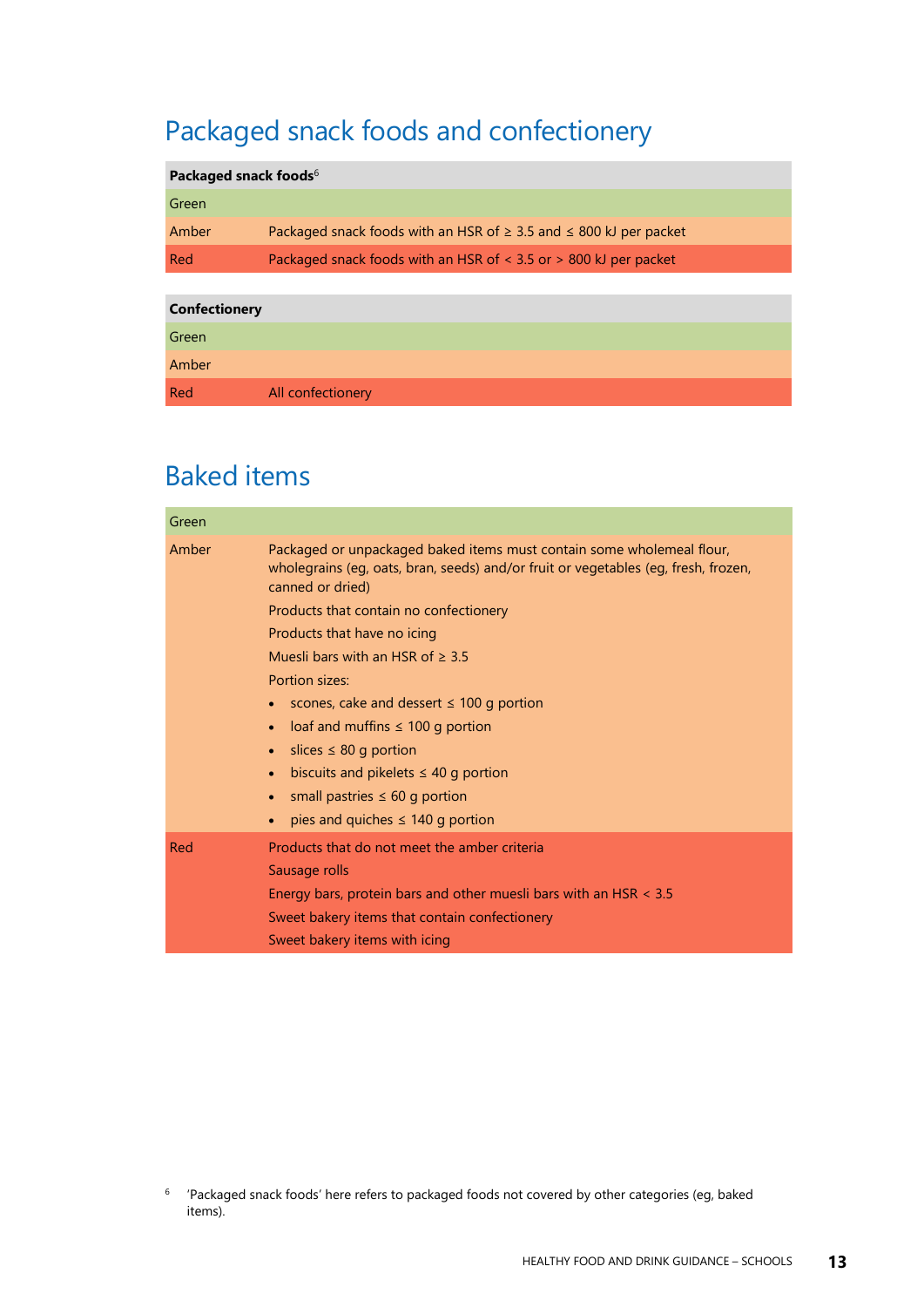### **Drinks**

| Unsweetened reduced- or low-fat plant-based milks (eq, soy, rice, almond, oat) with |
|-------------------------------------------------------------------------------------|
| Plain, full-fat milk and plant-based milks (eq, soy, rice, almond, oat) with added  |
|                                                                                     |
|                                                                                     |
|                                                                                     |
| 100 percent fruit and/or vegetable juices, including those diluted with no added    |
|                                                                                     |
|                                                                                     |
|                                                                                     |

#### **Smoothies (all varieties, including dairy and non-dairy)**

Green

Amber

Red All smoothies

<sup>7</sup> 'Sugar-sweetened drinks' refers to any drink that contains added caloric sweetener, usually sugar. They include soft drinks/fizzy drinks, sachet mixes, fruit drinks, cordials, flavoured milk, flavoured water, cold tea and coffee and energy and sports drinks.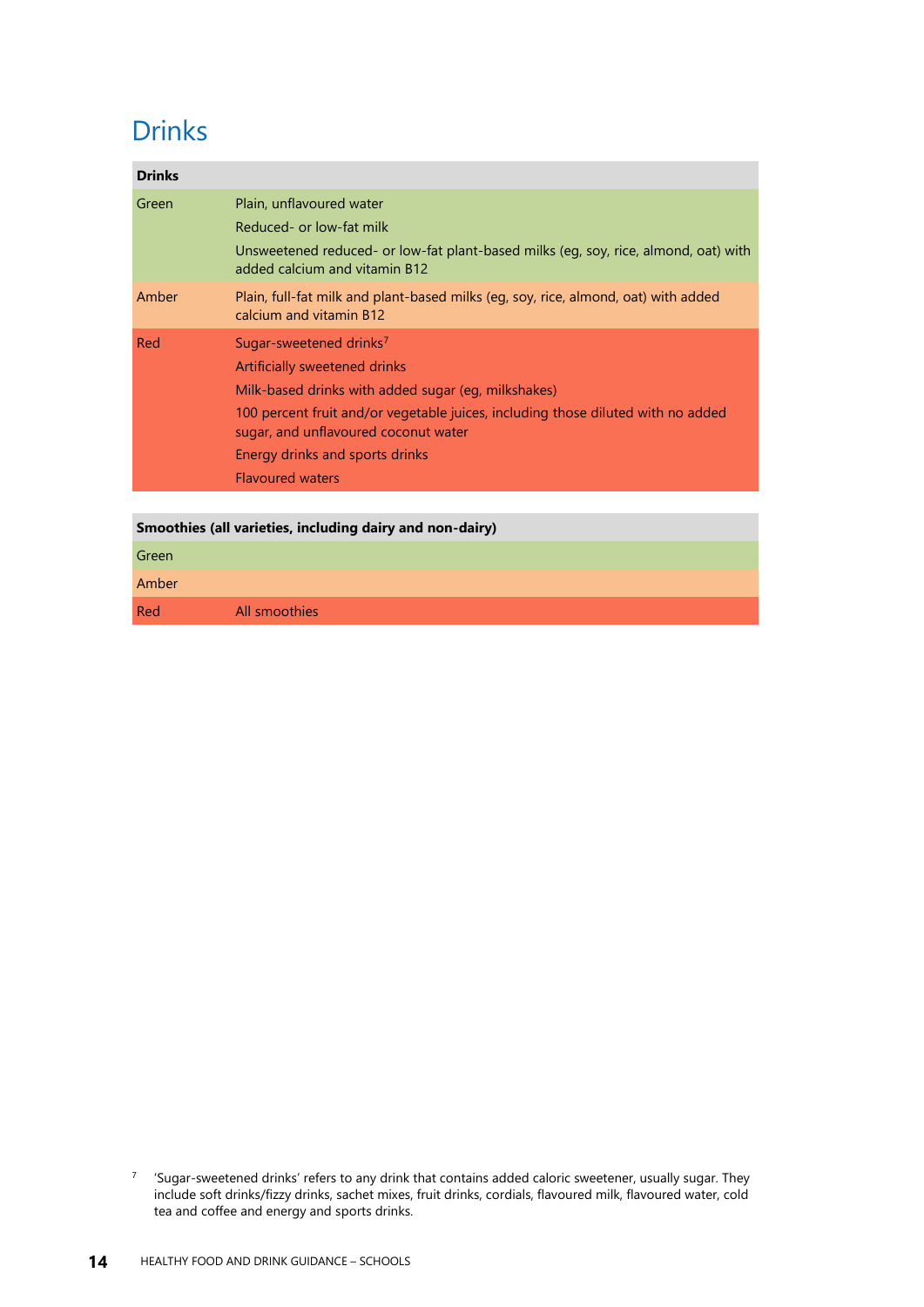# <span id="page-18-1"></span><span id="page-18-0"></span>**Useful definitions**

You can use the definitions below to help you interpret this Guidance.

#### Processed foods

Any food that has been milled, cut, heated, cooked, canned, frozen, cured, dehydrated, mixed or packaged or that has undergone any other process that alters the food from its natural state. Processing may also involve adding other ingredients to the food.

#### Whole foods

Foods that are close to their natural state but may have been harvested, washed or cleaned ready for eating or cooking. Examples of whole foods are fresh vegetables and fruit, raw legumes, raw nuts and seeds, and fresh eggs, fish, chicken and red meat (with visible fat removed).

#### Less processed foods

Foods that have undergone some processing, but have kept most of their physical, chemical, sensory and nutritional properties. They are usually processed with the aim of making the food:

- safer for example, pasteurised milk products
- healthier for example, low-fat milk, which contains less energy (kilojoules) and less saturated fat than full-fat milk
- more convenient to use for example:
	- wholegrains that have had their outer inedible husks removed but still have the edible parts of their structure
	- wholemeal flour
	- frozen, packaged vegetables and fruit that have been frozen quickly to keep their nutrient content
	- canned legumes, vegetables and fruit with no or minimal added sugar and/or salt.

#### Highly processed foods

These foods, or the ingredients used to make them, are heavily processed so they are usually very different from their natural states. Highly processed, ready-to-eat foods tend to be low in naturally occurring nutrients such as vitamins, minerals, fibre and other phytonutrients. They are often high in refined grains, energy (kilojoules), and added saturated fat, sugar and/or salt (sodium).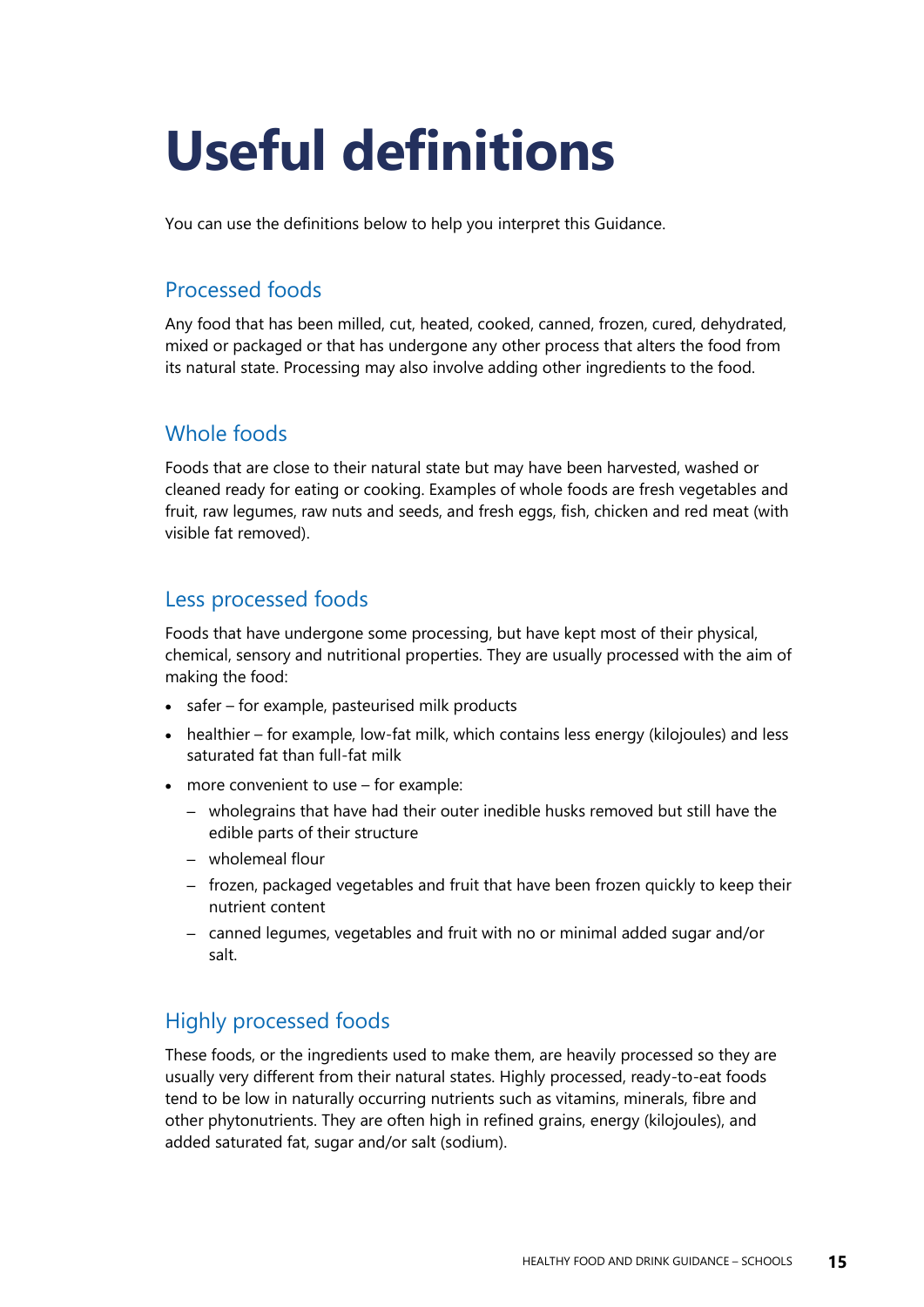#### Refined grains

Refined grains have had most or all of the bran and germ removed, leaving only the endosperm. They provide more kilojoules but fewer nutrients and much less fibre than wholegrains. Some examples include white rice, white bread and white pasta.